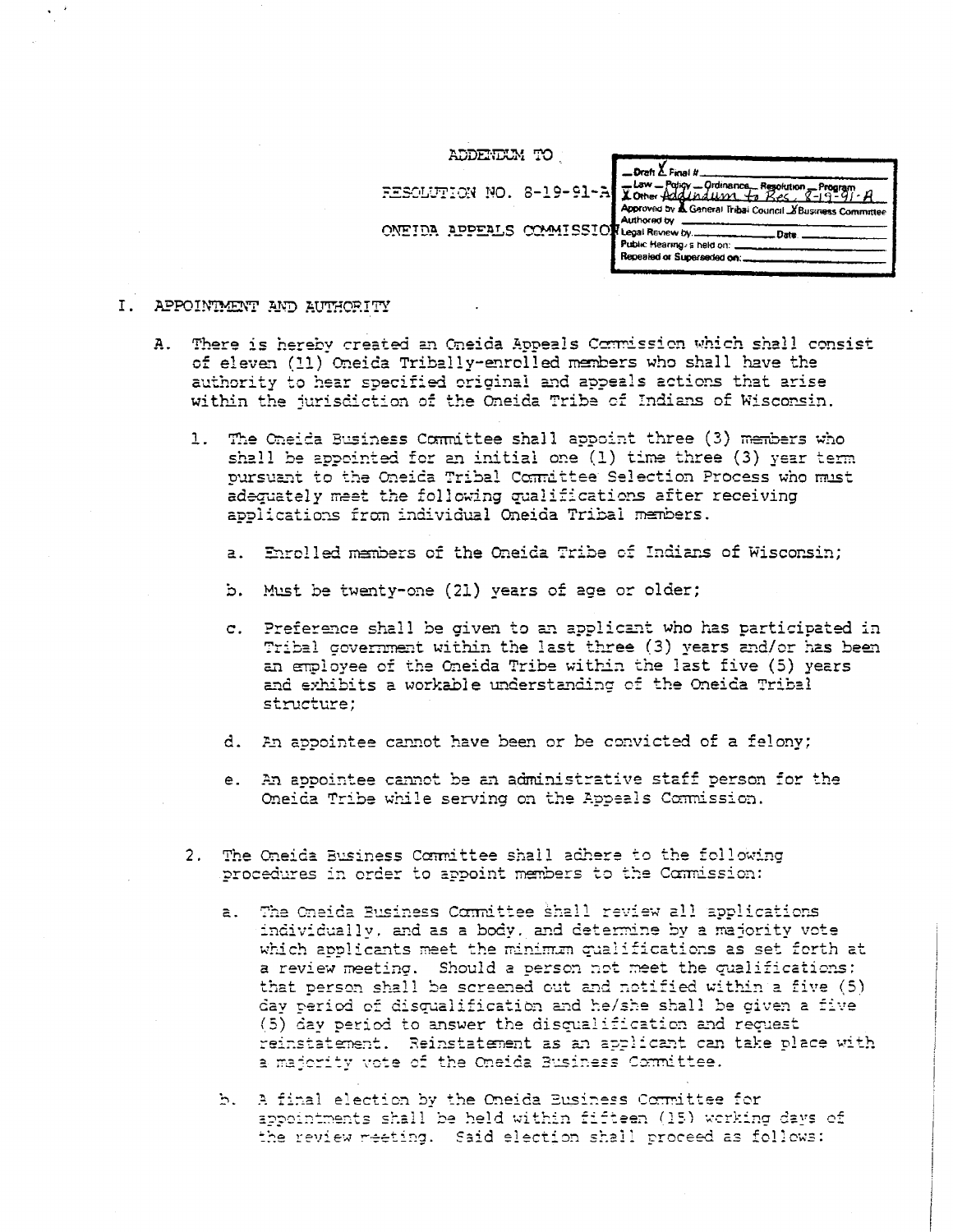- 1) Each Eusiness Committee member shall list three (3) names of the nominees on a written ballot.
- 2) The Vice-Chairman and Secretary shall collect and count the ballots and shall do so in front of other Business Committee members bv saving each name as it is written.
- 3) The three (3) nominees that receive the most votes shall be appointed to the Oneida Appeals Commission and shall be sworn in at'a later date.
- 4) In case of a tie, the above ballot procedure shall be followed in order to break the tie between those candidates who have an equal number of votes.
- 5) Objections to an appointed member shall be presented pursuant to the Oneida Tribal Legislatively Appointed Removal Ordinance.
- c. An appointed member shall serve an initial one time (3) year term and thereafter all eleven (11) members of the Appeals Commission shall be elected officials.
- 3. The Oneida General Tribal Council shall elect eight (8) members to the Appeals Commission who meet those cualifications listed above as I.A.l.a., b., d., and e. Said election shall be held pursuant to the Oneida Tribal Election Ordinance and each election shall be held every four (4) years, and each elected candidate shall serve a four (4) year term.
- 4. Subsequent Appeals Commission elections shall be held every three (3) years for three (3) members and held every four (4) years for eight (8) members.
- B. The Oneida Appeals Commission shall have authority to hear appeals which fall under the jurisdiction of the Oneida Tribe and shall include appeals which arise under the following instances.
	- 1. A decision of a subcommittee of the Oneida Appeals Commission or a Tribal commission, board or entity action that would be in violation of the Indian as adopted in the Oneida Constitution Civil Rights Act and/or the Oneida Constitution and ordinances, rules and/or regulations duly adopted by the Oneida Tribe.
		- ormittee, commission, board or entity action vs. individual
	- 3. Tribal committee, commission, board of entity action ws. other committee, board or entity action.
	- 4. Individual, enterprise or corporation vs. a Tribal officer. employee or staff person.
	- 5. A Tribal officer, employee or staff member ws. individual, enterprise or corporation.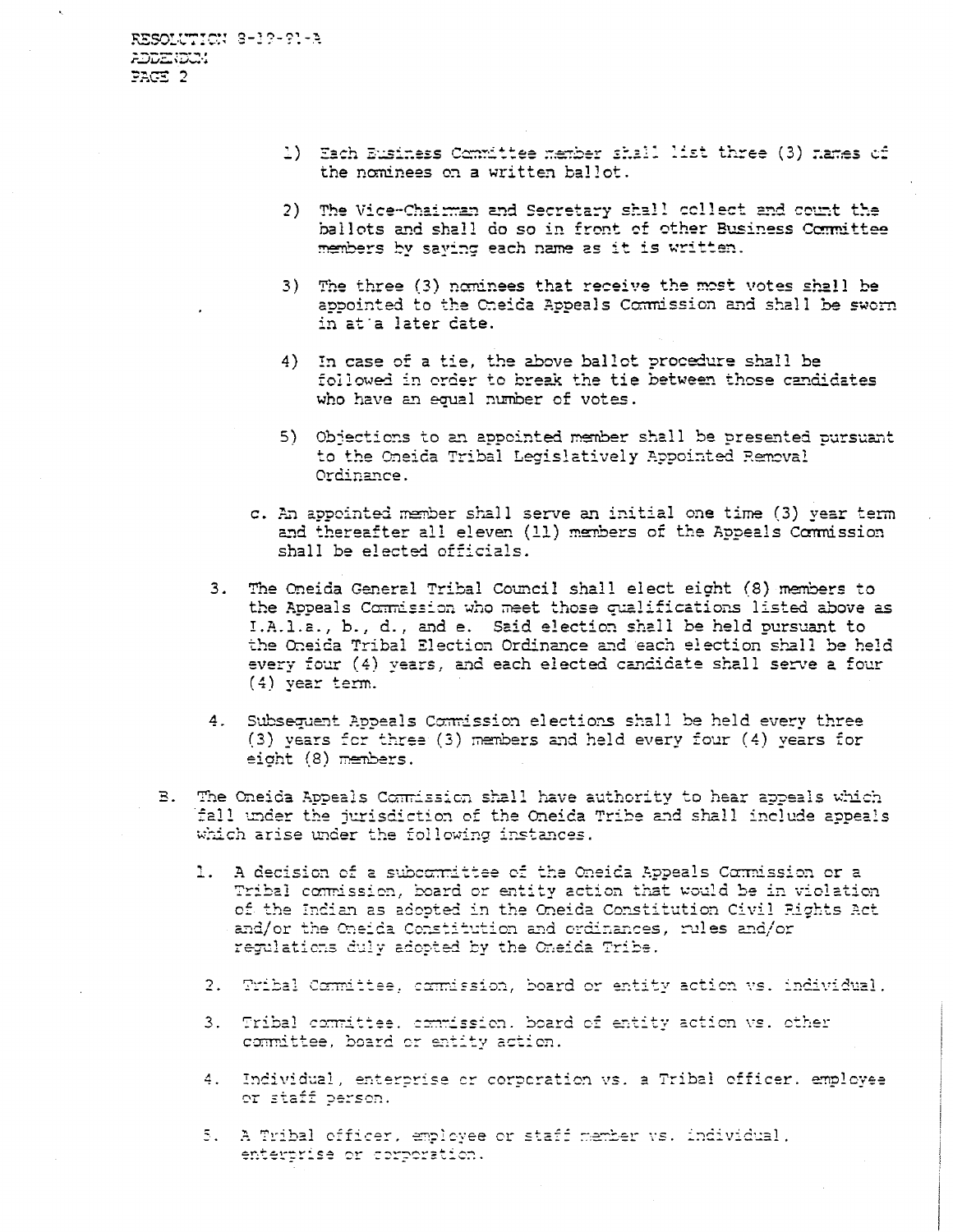- 6. Individual vs. Individual
- 7. Individual vs. Tribal committee, commission, board or entity actions.
- C. A subcommittee of the Oneida Appeals Commission shall have authority to hear and attempt to resolve actions that are subject to ordinance or rules that have no specified hearing forum within the Oneida Tribe.
- D. A subcommittee member of the Appeals Commission or any other commission or committee shall not hear an appeal that is a result of a subcommittee hearing and decision that said subcommittee member was a part of. as a decision maker. or witness or potentially places the commission member in a position of violating ethical consideration. In a like manner, an employee of the Oneida Tribe shall not hear, proceedings under the Oneida Tribal Personnel system. This same ethical consideration shall apply to all areas within the jurisdiction of the Oneida Tribe of Indians of Wisconsin and shall be adhered to by all commission members.

### II. VACANCIES

- A. All subsequent appointment procedures to the Commission shall be adhered to as the original, except that the number of Commission members being appointed shall be in line with the vacancies.
- 3. Should there be more than two (2) vacancies of appointed members and/or more than one (1) vacancy of an elected member, special appointments and/or an election shall be held.

## III . OPINIONS AND RECORDS

- A. Opinions of all appeal actions shall be written by one or two Commission members who are appointed to do so following each hearing, by the head Commission Officer.
- 3. Records, opinions, judgments and/or decisions of all proceedings of the Commission or a subcommittee shall be maintained and filed in a central location that is a central Oneida Tribal registry as designated by the Oneida Tribal Secretary.

### IV. JUDICIARY IMMUNITY

A. The Oneida Appeals Commission officers shall maintain their immunity from suit, but are subject to the "Oneida Legislatively appointed Comrdttee Removal Ordinance", and the Oneida Elected Official Removal Ordinance.

#### V. MISCELLANEOUS

a. All nominees and candidates to the Oneida Appeals Commission shall be subject to a background check. Should a felony be discovered in someone's background, said person shall be ineligible to serve on said Commission if the person was convicted of the felony.